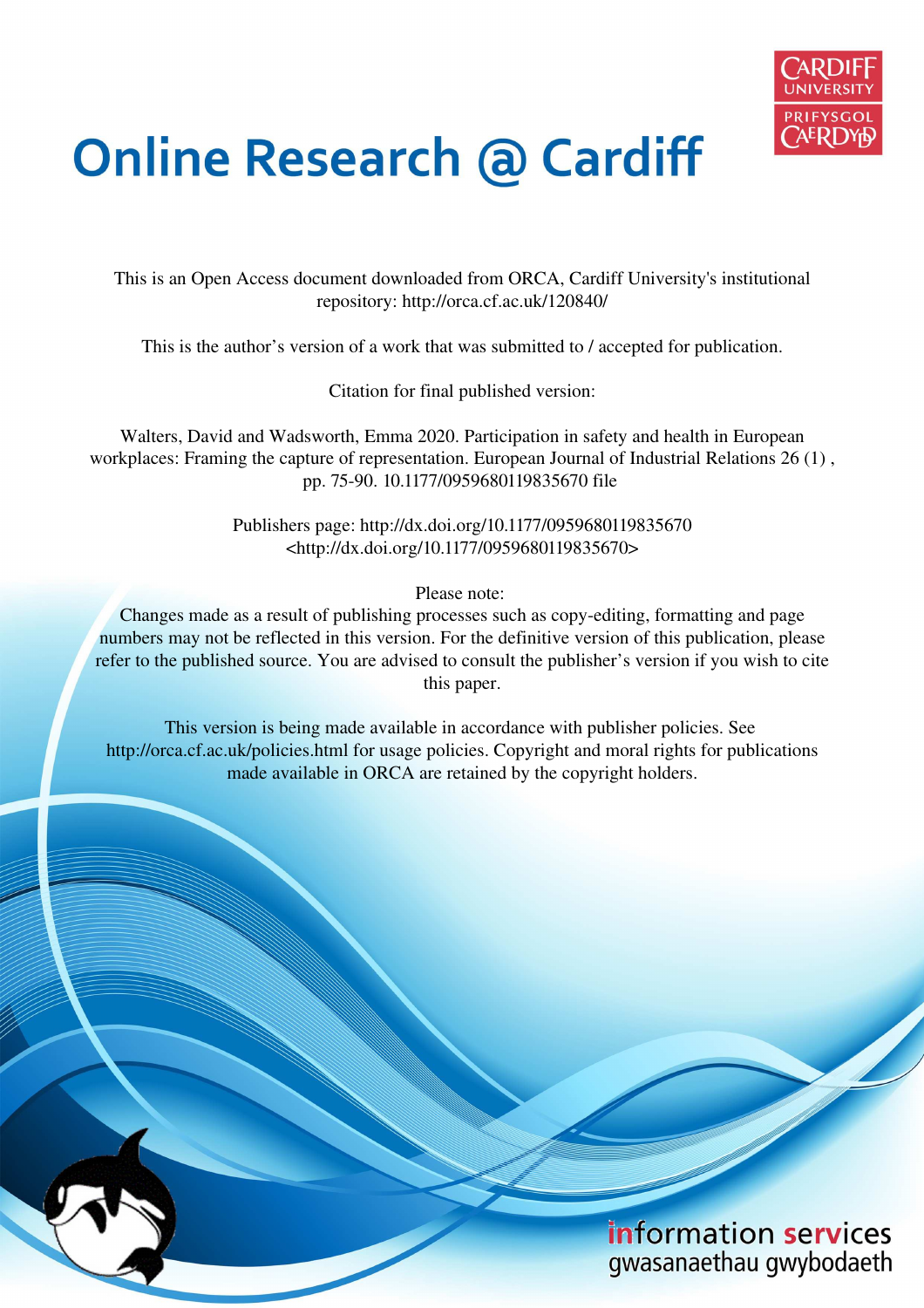# **Participation in safety and health in European workplaces: Framing the capture of representation**

**David Walters**  Cardiff University, UK **Emma Wadsworth**  Solent University, UK.

#### **Corresponding author:**

David Walters, Cardiff University, 10 Museum Place, Cardiff CF10 3BG, UK Email: waltersd@cardiff.ac.uk

#### **Abstract**

We discuss experience of worker representation in occupational health and safety in the European Union, using findings from a large qualitative study of practices in 143 establishments in seven Member States. This study was a follow-up to the second EU-OSHA enterprise survey on New and Emerging Risks. We focus on the experience of the operation of the institutional forms of representation of workers in safety and health and draw attention to the extent to which statutory provisions largely conceived in pluralist industrial relations contexts are currently operationalized in more unitary ones. We discuss the consequences for the model of representation that previous studies have identified to be most effective.

## **Key words**

Worker representation; occupational health and safety; industrial relations; Belgium, Estonia, Greece, Netherlands, Spain, Sweden, UK.

#### **Introduction**

Statutory arrangements for the representation of workers' interests in safety and health exist in all EU Member States. They are among the key regulatory provisions addressing occupational safety and health (OSH) management at national, European and global levels. They also feature among the requirements of the EU Framework Directive 89/391 and ILO Convention 155. Research evidence from a variety of countries and sectors suggests that the participation required by such measures is beneficial in improving both the quality of the operation of arrangements to manage safety and health and their performance outcomes.

 However, the operation of these arrangements is framed by its wider contexts and in particular by the nature of workplace institutions and processes of labour relations. Like these relations, it has been affected by the structural and organizational changes that have occurred in work and in the control and conduct of business operations in the decades since the statutory measures on representation were introduced. We use the classic taxonomy of industrial relations by Fox (1974) to explore the effects of these changes and the widely perceived shift towards a more unitary management style, and argue that this shift is not only seen in the wider contexts that frame relations on safety and health but has direct consequences for the structure and operation of these relations too. Our account is qualitative, and we provide no quantitative evidence of the extent of the consequences of this shift, but demonstrate its impact on the processes involved in the relations of safety and health in the cases studied. We argue that current evidence shows these changes to have had an impact on the ways in which statutory requirements on the representation of workers' interests in OSH are operationalized. This impact was apparent across the whole range of workplace size and sector in the cases investigated, despite national differences in regulatory and labour relations institutions. We argue that, when combined with quantitative indicators of the decline in some of the known supports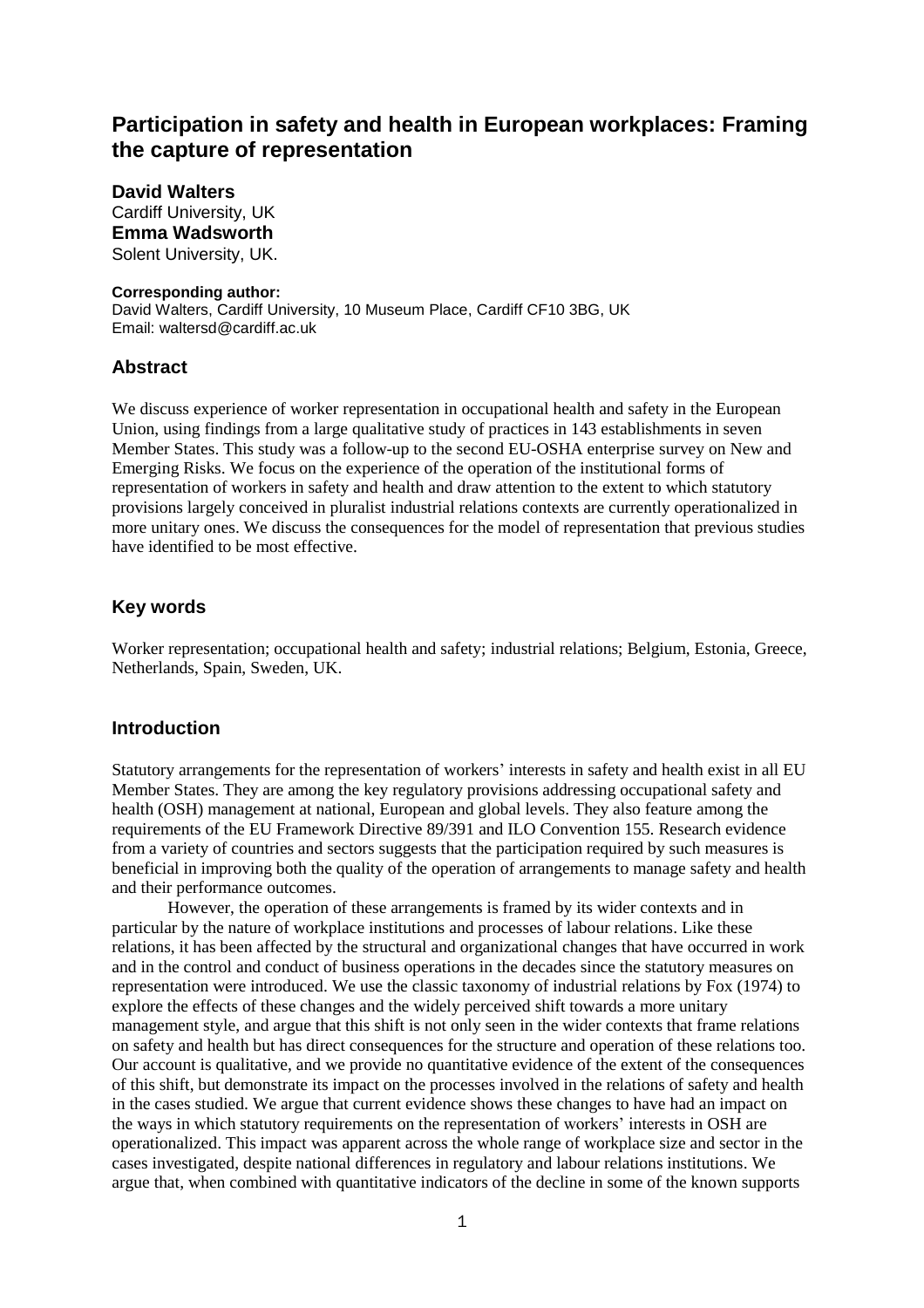for worker representation on safety and health and the spread of more unitary approaches to managing occupational safety, these effects on the processes of worker representation are likely to be widespread. This demands acknowledgement and strategic responses from trade unions and regulators.

 The empirical evidence on which we draw is a large qualitative study of 143 establishments of various sizes in seven EU Member States. It was a follow-up to the second European Survey of Enterprises on New and Emerging Risks (ESENER-2). For the full report of this study see Walters and Wadsworth (2017).

Research exploring the operation of arrangements that focus on worker participation in safety and health generally distinguishes between direct and indirect, or representative, forms of participation. Regulatory provisions in the EU are more clearly defined and more detailed in relation to the latter. Evidence of its operation is also considerably clearer and more robust than that for other forms of participation (see Walters and Nichols 2007). However, difficulties arise because terms such as 'consultation' and 'participation' on safety and health cover a range of practices (Alder et al., 2000; Bell and Phelps, 2001; Shearn, 2004). They are often used interchangeably by policy-makers, practitioners and some researchers. They might relate to practices in which 'participation' and 'involvement' consist of little more than individual workers being the passive recipients of managerial instruction and monitoring. But they might equally describe situations in which participation is mediated through systems of worker representation framed by statutory provisions and/or those of collective bargaining, in which workers' interests may be defined autonomously by workers and their representatives, and negotiated with employers and managers.

An important finding of the research discussed here is that in practice in many workplaces, the overlap between the operation of these statutory or bargained arrangements and more direct forms of worker involvement in OSH is considerable and growing. We open with an account of the methods used to conduct the study, followed by a summary of its relevant findings. These form the empirical basis for the discussion. Findings are compared and contrasted with those of previous research on the effectiveness of worker representation on safety and health. We situate the discussion in relation to the dominant discourses in the literature and practice of safety management, in which the balance has shifted from pluralist to unitary understandings of arrangements to represent workers' interests. We consider the implications for future strategic positions of trade unions and regulatory authorities.

## **The methods and approach of the EU-OSHA study**

In 2015 EU-OSHA commissioned a comparative study of arrangements for worker representation and consultation in seven EU Member States as a follow-up to the much larger quantitative ESENER-2. It investigated workplace experiences of the representation of workers on OSH in Belgium, Estonia, Greece, the Netherlands, Spain, Sweden and the UK. These countries were selected because of their differing regulatory, labour relations, economic and socio-political contexts (Walters and Wadsworth, 2017).

Cases were selected from establishments that participated in ESENER-2. The intention was to carry out case studies in 20 establishments in each country, achieving a consistent range of size and sector of activity. Selection of medium and large establishments was restricted to those that indicated in ESENER-2 that they had at a works council, trade union representative, health and safety representative and/or health and safety committee. For small establishments, these criteria were widened to include those that had indicated that their employees were usually involved in the design and implementation of measures taken following a risk assessment or to address psychosocial risks. This acknowledged that most smaller establishments do not have formal representative arrangements, but may have informal means for workers to represent their OSH interests.

The final sample is shown in Table 1. Numbers in each country varied because of refusal rates, misinformation in responses to ESENER-2 and insufficient numbers in some cells of the sampling frame. In Belgium, Estonia and the UK the sample was completed with cases that had not participated in ESENER-2, selected by the researchers.In several instances where arrangements for representation were reported, workplace visits showed that none of the formal arrangements defined by statute were actually present. This was especially so in smaller establishments, as might be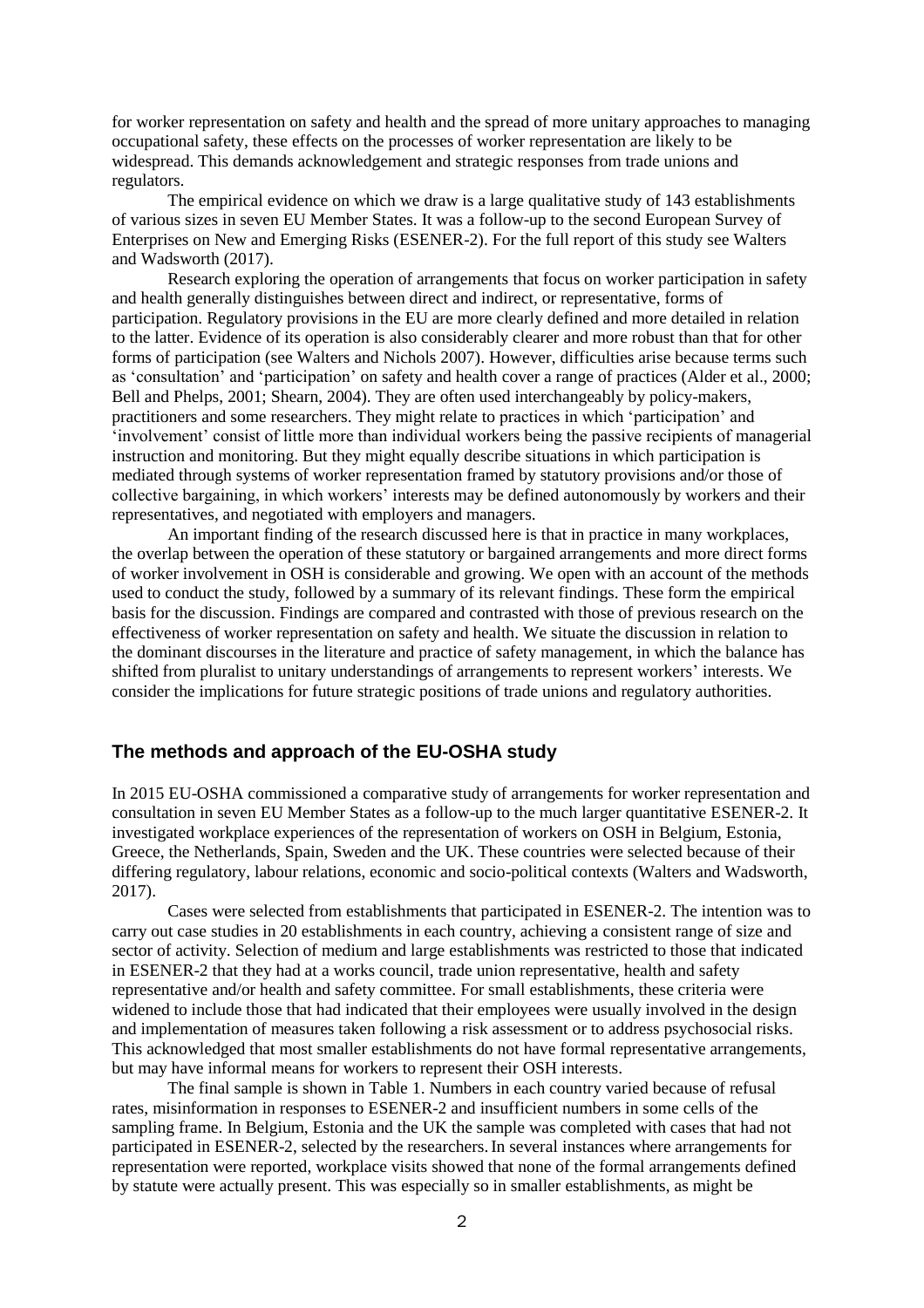anticipated, but was also evident in a small number of larger establishments. These remained in the study, as it was reasoned that they indicated misconceptions on the part of managers about representation on safety and health that were relevant in the light of our overall findings.

#### [Table 1 about here]

Interview guides provided a framework for investigating worker participation in OSH, labour relations and business contexts. The research explored the role of management style and employers' commitment in facilitating or denying effective arrangements for representation and participation in OSH, as well as the influence of size and sector. It considered representatives' and managers' experience of specific arrangements to facilitate representation; how workers (and/or their representatives) were involved in risk assessment; and the relationship between establishment-level arrangements for representation/participation on OSH and on other matters. Interviews were carried out separately with at least one representative (where present), manager and worker in each establishment.

A research workshop generated an analytical model to capture the relationship between (largely) external and internal factors which, in combination, made up the contextual influences on how (and whether) representatives operated, as well as affecting the quality of their actions and relations with the statutory provisions and other arrangements. For example, empirical findings from each country were contextualized in relation to possible influences found in the broader politics of OSH, the 'varieties of capitalism' experienced in each country and the move away from corporatism, tripartism and democracy within industrial relations more generally.

Some limitations should be acknowledged. The greatest is self-selection bias. EU-OSHA acknowledges that, as with similar surveys, a preponderance of ESENER-2 respondents regard themselves as active on OSH and compliant with requirements. The influence of this bias was reinforced by reliance on respondents' self-assessment of their situation. The majority of cases were ESENER-2 participants, and therefore both a self-selected group and a sample of enterprises that had continued trading for at least the year between ESENER-2 and our fieldwork. For the substantial majority of EU enterprises and their workers, the reality is probably less positive than the picture painted here. Given that these findings indicate that participative arrangements are not functioning as fully and effectively as they might in such 'best case' scenarios, their implication is that such limitations are even more widespread than our evidence suggests. A further limitation is the extent to which the qualitative data could be reliably linked to broader contextual factors as outlined above. While there clearly is such a link, in the analysis and discussion that follows we have refrained from speculation that is not directly supported by our evidence. The quotes included are typical, and serve to demonstrate the workplace experience on which our analysis has focused.

## **Quantitative evidence of the support for worker representation on safety and health**

In many Member States, statutory rights to collective representation on OSH only apply to workplaces above a minimum size (between 5 and 20 in different jurisdictions). Because much of the workforce is employed in micro and small firms, the provisions at best cover just over half of those in employment. Even here, national data suggest that such measures are incompletely implemented and that no arrangements for worker representation exist in many establishments, even if required by legislation. Among the countries included in the research, in Spain the *Encuesta Nacional de Condiciones de Trabajo* (ENCT) indicates that delegates were present in 61 percent of workplaces in 2011, with considerable variation between sectors. In the Netherlands, 75 percent of all companies with over 50 employees are reported to have a works council, but only half also have 'specialist health and safety arrangements', that is worker OSH committees (Visee, 2012: 21). From Sweden a variety of reports suggest a downward trend in arrangements for representation on OSH. Of 376,000 workplaces, 139,000 have 5 or more employees (Walters and Wadsworth, 2017) and therefore should appoint representatives, but it is estimated that this occurs in at most 35-40,000 (25 to 28 percent). In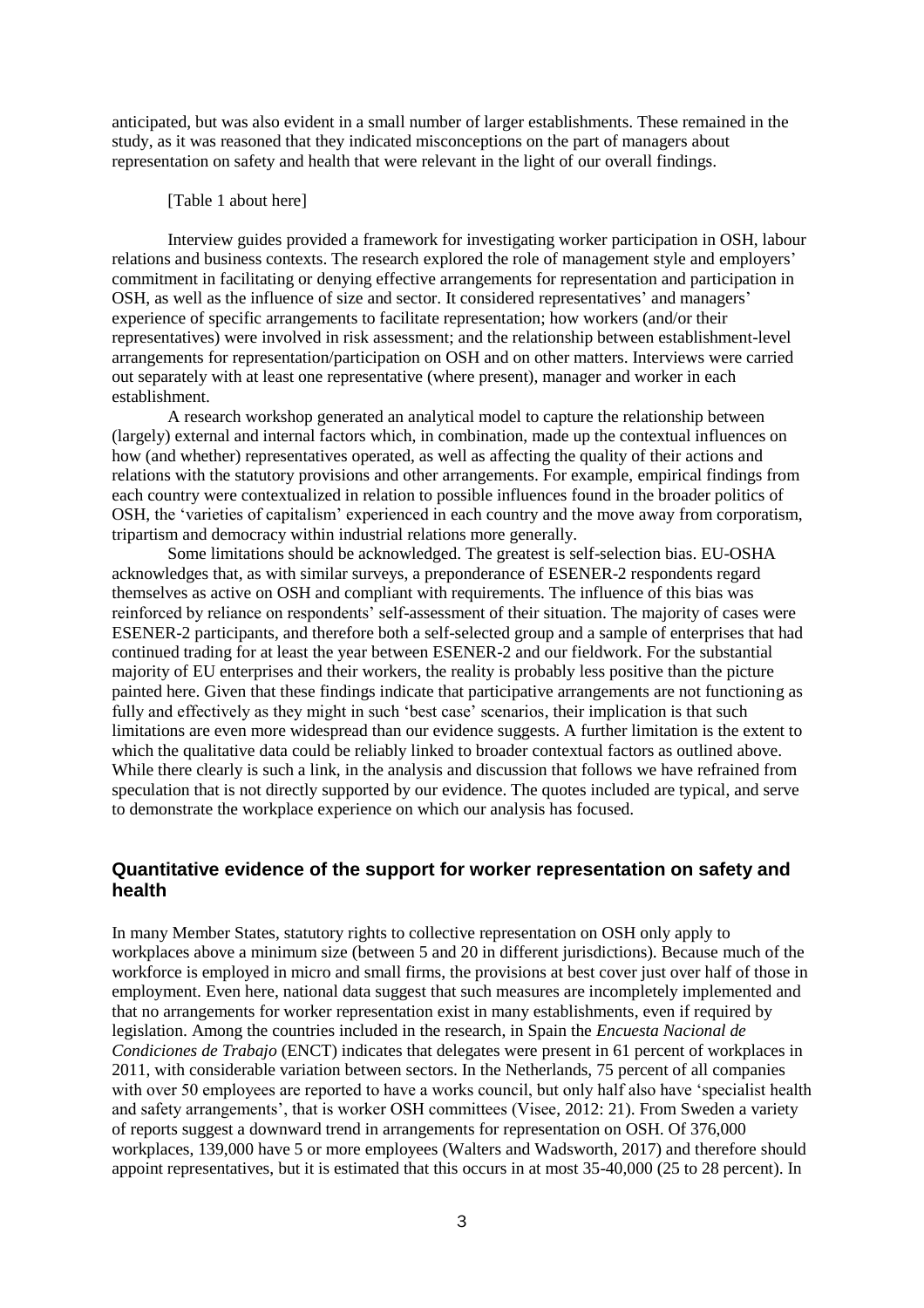Greece, health and safety committees have been established in only 30 percent of eligible companies (which make up just 2 percent of all companies) (Lampousaki, 2014). Curiously, despite having one of the lowest trade union densities in the EU, in Estonia just over half of all workplaces were claimed to have a working environment representative in 2015 (Walters and Wadsworth, 2017). However, most likely these figures refer to forms of representation that do not fit the definitions used in this article.

For most of the countries studied, national survey data are not collected regularly enough to identify trends. An exception is the UK, where a decline in representative arrangements is wellsubstantiated by the series of WIRS/WERS surveys. Since 1998, there was a shift from joint committees dealing with health and safety and an increase in resort to 'direct methods' of consultation, with established means of giving employees formal voice on safety and health falling from 51 to 42 percent of workplaces, and 'direct methods' increasing from 47 to 57 percent (Kersley et al., 2006: 204). This pattern continued in 2011, with 'direct methods of consultation' most commonly used (in 66 percent of workplaces) (van Wanrooy et al., 2013).

While the data do not allow us to make substantiated generalizations concerning trends in the presence of the institutions of representative participation on OSH, there is incomplete coverage in all the countries studied. Moreover, where data do allow some measurement of change over time, a significant decline in the presence of these institutions and a parallel rise in other forms of worker participation in OSH is evident.

## **Key qualitative findings**

It is important to make clear that among the cases studied there were examples in most countries in which participants felt there were effective arrangements for worker representation in their establishments. This was regardless of national differences in statutory provisions determining the form of these arrangements and the structures and processes of labour relations in which they were embedded. These examples were generally found in situations in which the determinants of effectiveness identified in previous research were evident (Walters and Wadsworth, 2017). That is, where some combination of a strong legislative steer, employer/management commitment to participatory approaches to OSH, supportive worker and union organization inside and outside the establishment and well-trained and well-informed worker representatives existed, it usually appeared that autonomous worker-centred approaches to OSH were working well and there was a positive relationship between these approaches and the arrangements employers made to manage OSH.

For example, in the Netherlands, in larger establishments in which works councils were prominent (12 of 21 cases), most had works council subcommittees for health and safety. They were actively engaged with OSH issues and both labour and management participants felt they were a strong influence on practice in the establishment. The health and safety specialist in a hospital said:

The employees really know their way to the works council. This will reap valuable information on the day-to-day practices on the shop floor level. In this respect, worker participation clearly adds to OSH management, because the works council members really know what's going on in practice.

Some cases in the UK demonstrated that workers perceived that a strong trade union presence made their workplace safer. A worker in a large manufacturing establishment said:

You hear of the horror stories in other places, with people being bullied into all sorts of unsafe practices. We wouldn't get those sorts of things here because the union wouldn't let it happen... the union would just step in and stop it. Unions are essential... we can say here, 'on your bike, I'm not doing that' and we're able to say that because we have a strong union.

In contrast to this conflict orientated approach, in Sweden cooperation and consensus were more commonly regarded as important, but their pluralist roots were nevertheless acknowledged. Constructive worker participation in work environment management was believed to require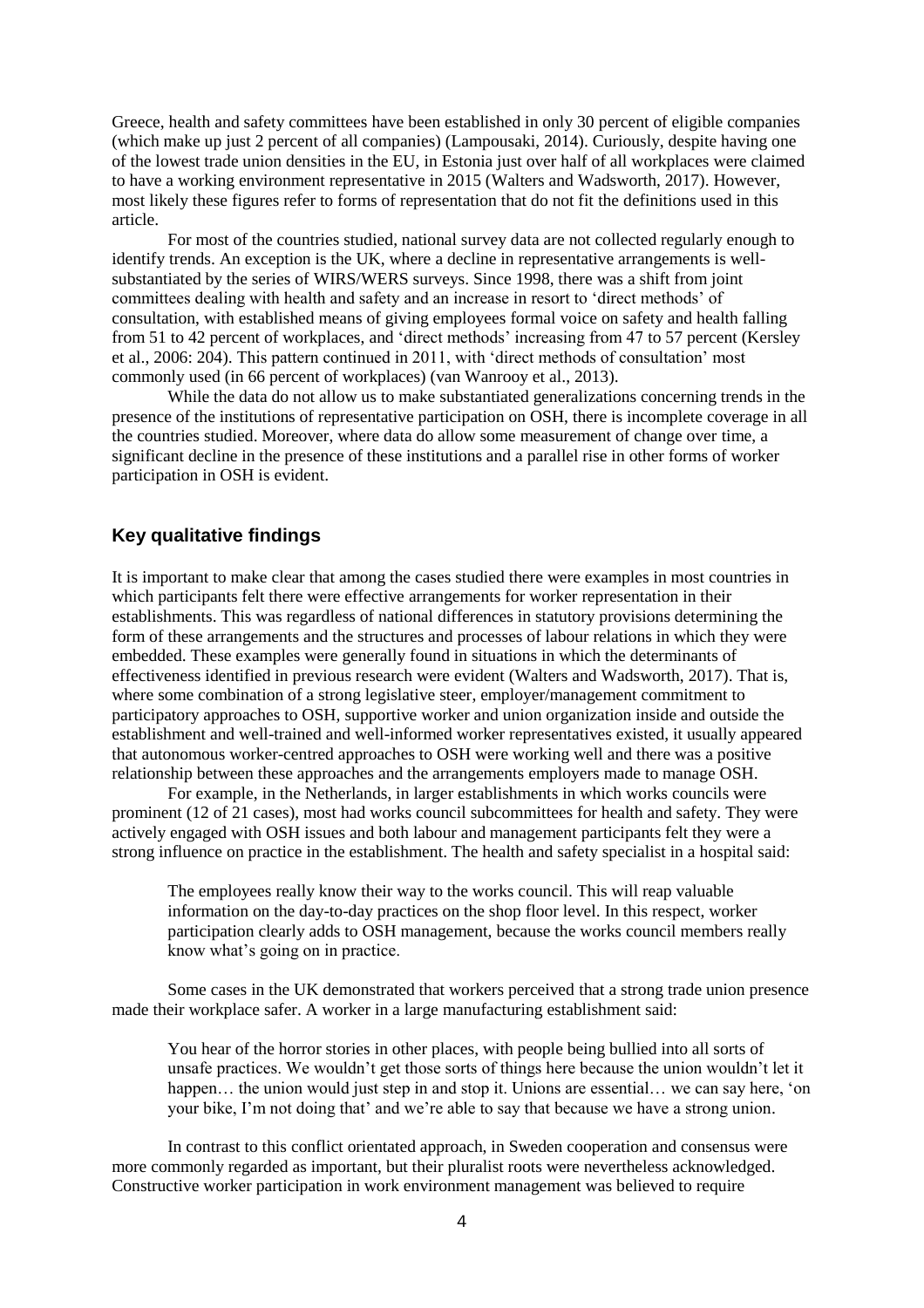acknowledgement of the different roles of managers and representatives, but relations between them supported dialogue, as the manager in a small private firm indicated: 'We have said from the beginning that the safety representative and I work together with these issues, with our different roles'.

Generally, the representatives reporting favourable experiences were experienced, trained and confident that they had a good understanding of the safety and health issues in their workplaces and how to address them in dealings with managers. They also often indicated that they could rely on the support of their fellow workers, the institutions of organized labour (works councils or committees) within their workplace and trade unions outside it. These cases demonstrated practices in line with 'knowledge activism' (Hall et al., 2006, 2016), where representatives autonomously gather information and use it strategically when making demands or proposing solutions. For example, in a large UK automotive company, the safety steward said that he used his full-time trade union official for advice on OSH and carried out his own research 'to get the union perspective on things', adding:

You can't rely on what management says.... I do my own internet searches, I try to research everything… it's essential at meetings. I use the HSE [Health and Safety Executive], the TUC and UNITE [trade union]… For example, I looked up the risk assessment policy change, working at height and the way we should be doing our pre-use checks.

Similarly, in another UK establishment involved with public transport, where there were three levels of union representation on OSH, the higher-level representatives saw providing advice and information to the representatives at the depot levels as among their most important tasks. They also suggested that workplace representatives did not rely on management as the sole source of information, but were particularly well-versed in the relevant statutory requirements, to which they would turn when confronted with difficult managers, saying: 'Once you've reminded them of the law, there is not a lot they can do to stop you really'. There were parallels with those that have supported the effective actions by safety and health representatives, even in hostile labour relations climates, to which we return later.

The representatives in these cases therefore behaved in ways recognisable from previous research on health and safety representatives who engaged effectively with managers, using available regulatory support for their activities and seeking information and support to help them do so. There were examples of such cases in Belgium, the Netherlands, Spain and Sweden, and to a lesser extent in Greece and Estonia. However, these approaches were a minority of the 143 studied. For most larger and medium-sized establishments, the practice of representation was quite different. Here there was evidence of three main influences. These often occurred together and analysis suggests they were related to one another and to elements of the managerial styles adopted. They were first, limited management cooperation and support for representatives from employers and their managers. Second, their marginalization by safety management systems that focused on achieving behavioural change and direct participation and worker engagement. And third, the incorporation of the activities of representatives into systems for safety and health that were controlled by managers. Examples of each of these influences are given below.

#### Limited management cooperation and support

In many cases, while representatives were present, the extent to which they could undertake their statutory functions was limited in various ways by managers. For example, many reported being allowed little time to undertake their representational activities. As one representative from a large private services establishment in Estonia commented:

I do not have enough time to deal with OSH issues as a representative. I have my obligations as a manager of the sales department. There is a lot of work and I feel like I need to deal with 'fire-fighting' every day. I feel that the senior manager does not understand and does not value OSH, as well as the whole importance of workers' safe environment. I was elected as a representative because it was required by the legislation, but practically I do not fulfil these duties and I am not supported by top management.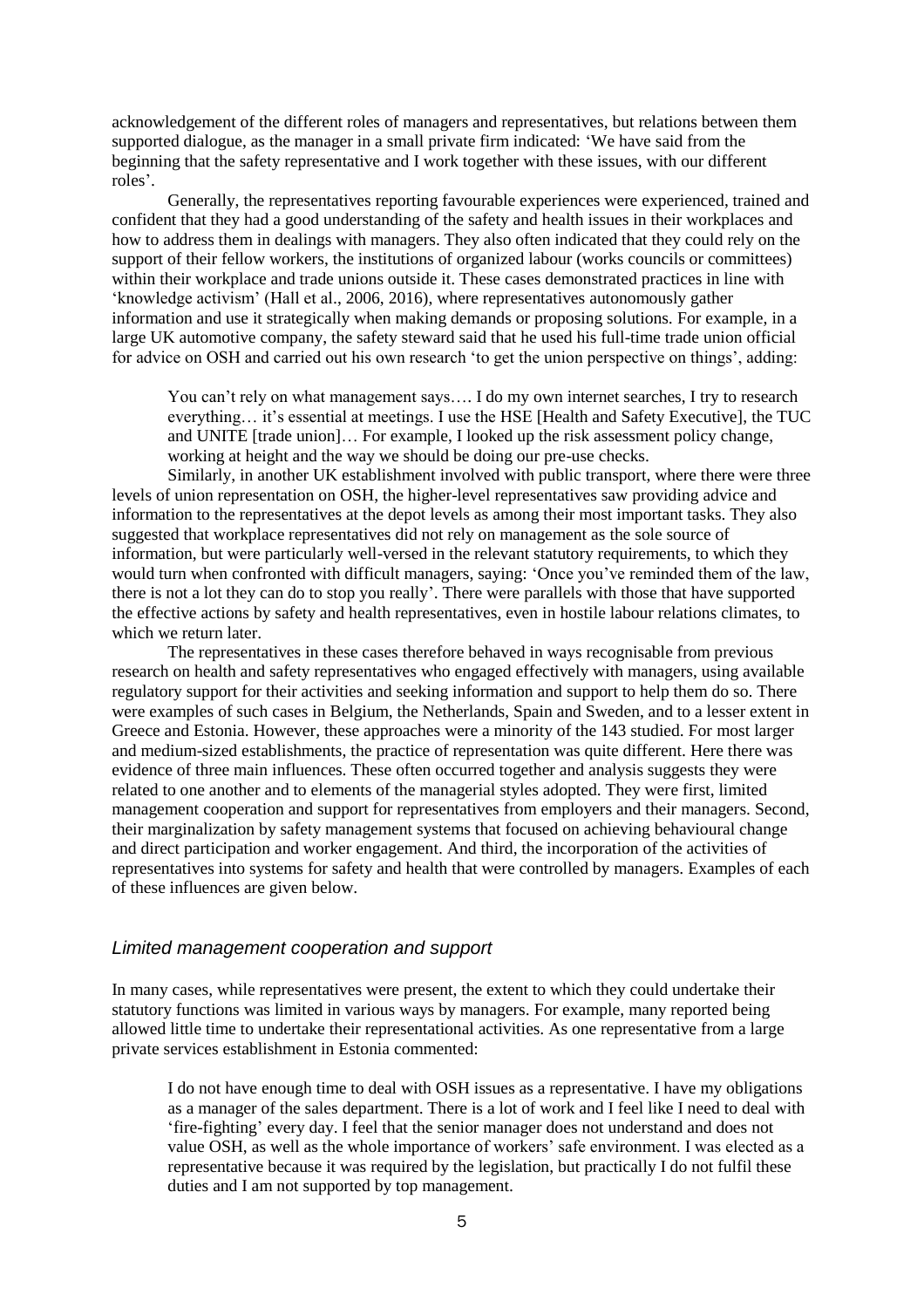Many others also indicated that while they were aware of their statutory rights, in practice they were limited in what they could achieve because their interventions required them to leave their work stations and there was no-one to replace them. They were therefore concerned that doing so would challenge their ability to do their paid work adequately as well as contribute to a perception that they were letting their fellow workers down. This was so, even in countries like Sweden, despite the notions of cooperation referred to previously. As a safety representative at a small Swedish software company put it: 'we are in a situation that, if I leave work, then someone else will suffer for it. And that makes you refrain from that.'

There was acknowledgement in some of the cases that the addition of workers' knowledge could improve management understandings about workplace risk. However, more commonly, representatives did not engage with the practice of risk identification and assessment but only with its outcomes, as a Dutch works council member from a medium-sized public services establishment indicated: 'as a works council, we get to see the risk inventory and the plan of action. But we do not contribute much to it. We limit ourselves to checking its contents.' Similarly, a senior British representative in a large organization said that representatives often heard about accidents when it was too late to contribute to their investigation: 'they investigate and we find out too late; everything has been cleared away by the time we hear about it…. It's a constant frustration… we're always raising lack of communication as an issue at the Group safety meeting.'

Support for representatives' training on OSH was also problematic. While most employers did not obstruct access to training, and many recognized its importance, this training varied considerably in its extent and quality. Moreover, there were indications that even in countries where previously high levels of training provision have been reported, such as Sweden, the Netherlands and the UK, this had declined recently. The reasons were various but were largely resource-based, with changes in funding arrangements leading to fewer courses which, for economy reasons, were sometimes concentrated at a regional level and so difficult to access. Also, some representatives indicated that as work intensification and leaner organization increasingly characterized the operation of their establishments, finding time for training had become more difficult. At the same time, there was great variety in the quality of the training to which representatives had access, and for a significant proportion it appeared that what they received had been minimal, often provided through their employers and concerned more with technical and behavioural safety issues than with the skills of representation that are the focus of labour education.

## Marginalising representation

In many cases, representatives felt they had been marginalized by a managerial preference for more direct participation. In Spain, for example, safety representatives were present in larger organizations, in accordance with statutory requirements, and they were clear that communication with workers was their primary method to identify risks. As one representative put it: 'my main function is to identify possible risks by means of direct observations or conversations with workers'. But managers in the same workplaces often indicated a preference for direct participation. The manager of a large Spanish manufacturer said: 'the participation tools are set by law, but the channels of participation are laxer: if any worker goes directly to management to inform of a risk he will have an answer*.*'

Our cases were drawn from a range of workplaces of different sizes. Allowing for the heterogeneity of the establishments overall and the particular influences of national contexts, we found the expected influence of workplace size on internal arrangements for representing workers on OSH: there was greater prevalence of direct methods of consultation in smaller establishments, and little sign of formal arrangements for representation. There was also a stronger sense of social cohesion in some of these establishments and closer personal relations between managers and workers than was the case in larger establishments. Where formal arrangements for participation were in place, they were not the result of the demands of workers but had been introduced by managers to promote their business interests, usually to seek conformity with requirements of certification standards and/or the demands of clients. Such arrangements did not include elected worker representatives, for whom the managers had little use. An exception was Sweden: because of the high trade union density, all but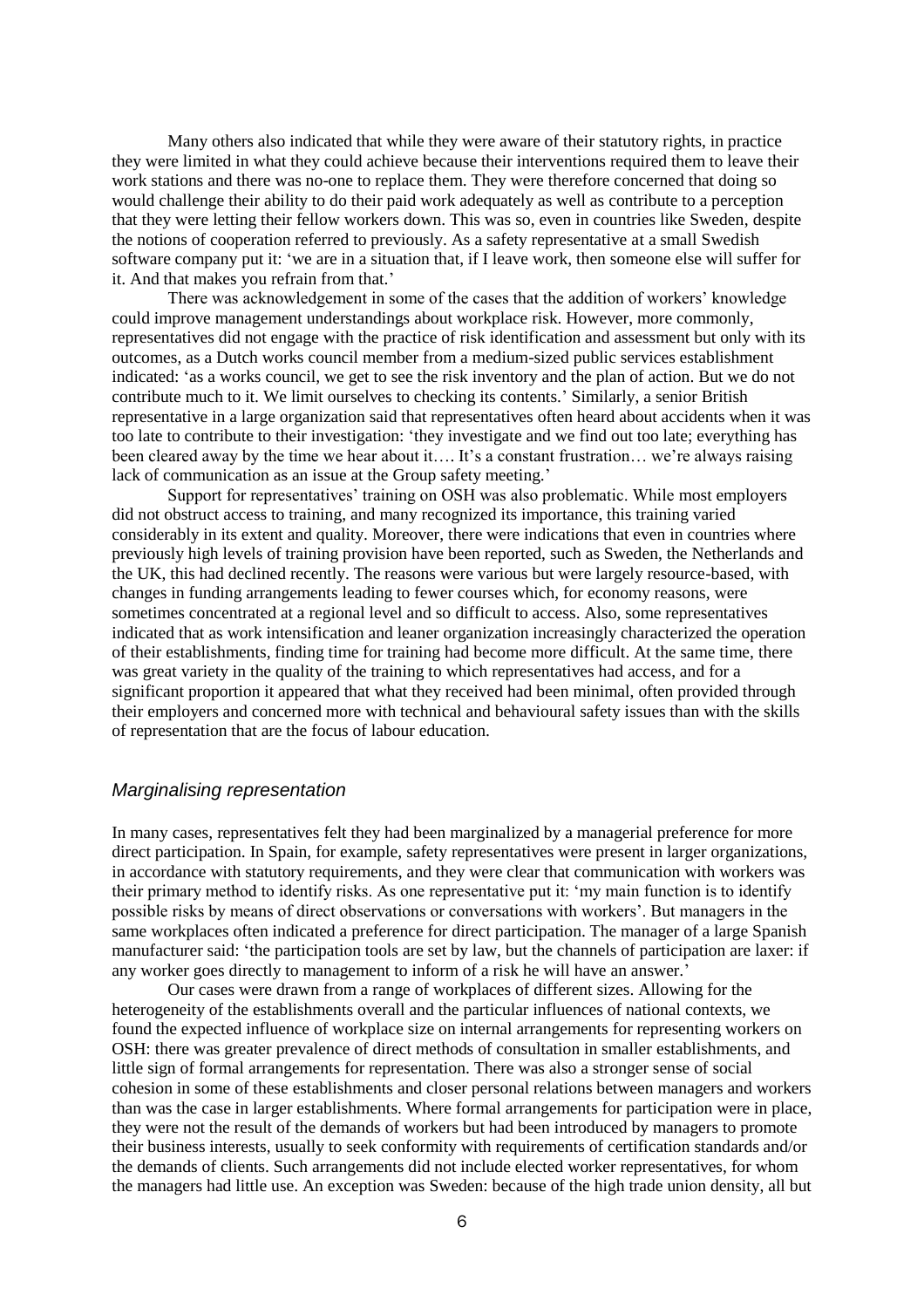one of the smaller establishments had union members working in them and so had formal arrangements in accordance with statutory requirements. But in other countries they were more often either arrangements for regular works safety meetings or occasionally the appointment of a workers' 'safety representative' by managers. As an Estonian manager in a small private factory put it:

Safety is important for me, but I don't see that the representative can contribute a lot to the OSH issues. He's just a regular office worker. I talk to people myself: I'm on-site every day, so it's not a problem for me. I get all information from them.

But in larger establishments too, where behaviour-based approaches to safety had been widely introduced, managers regarded direct participation as the most useful form, and there were rarely consultative processes for the autonomous representation of workers' interests. This often contributed to a sense of frustration and disempowerment expressed by health and safety representatives who felt they were denied the tools they required to engage in a dialogue with managers with any chance of being able to influence the outcomes.

While such systems were often found in weakly organized workplaces, where their dominance and the absence of procedures for representation might be anticipated, they were not infrequent where unions were strong. In these latter situations, the representatives and the institutions of organized labour within the establishments appeared to have been complicit in their development and to be content with their operation. They conceived their activities as safety representatives as somewhat remote from other trade union representational activities. As one British representative from a relatively strongly unionized, large manufacturing workplace said: 'you can't be a health and safety representative and be on the (union) Committee: you can't have two hats on'.

Such sentiments are far removed from the position taken both by trade union campaigners for the original measures on worker representation on safety and health in most countries and by the architects of the statutory reforms (Grayson and Goddard, 1975). They are also at odds with the findings of a substantial volume of research referred to previously, identifying the determinants of the effectiveness of such measures, as well as with most current trade union rhetoric concerning the representation of workers' interests in safety and health. This is an important departure that requires explanation.

#### Appropriation of health and safety representatives

With few exceptions, there was little evidence that employers and managers actively sought to disadvantage or penalize workers in their role as representatives. One example was a large Greek private services establishment where a representative stated: 'I was downgraded in my job because I had to spend time for health and safety committee activities.' A second was a large British factory where the health and safety manager summed up the facilities provided to the health and safety representatives: 'the company employs them to print paper….We are a bit limited in the amount of time we can allow them to spend on something else'.

However, far more common was the incorporation of representatives into safety arrangements that were controlled by managers. Several elements of management style contributed to this. To begin more broadly, the growth in unitary management approaches, made possible by shifts in the balance of power between the labour relations parties, has been well documented (Heery, 2016). While this has many effects on the nature and organization of work and labour relations, its influence specifically for OSH arrangements is particularly evident in several ways. First, as we have demonstrated, it characterizes the preferred style of worker participation favoured by many larger organizations. The direct participation of workers in various schemes aimed at influencing safe behaviour, and the further use of schemes to improve so-called engagement from employees with methods to achieve corporate safety aims, are among the dominant approaches currently used by large organizations globally (Robson et al., 2007). They are often part of corporate approaches to safety management more widely, in which the use of standardized approaches that include such features are widespread. Such approaches may vary in detail but follow a common pattern of compliance with systems advocated by voluntary standards organizations such as the International Organization for Standardization.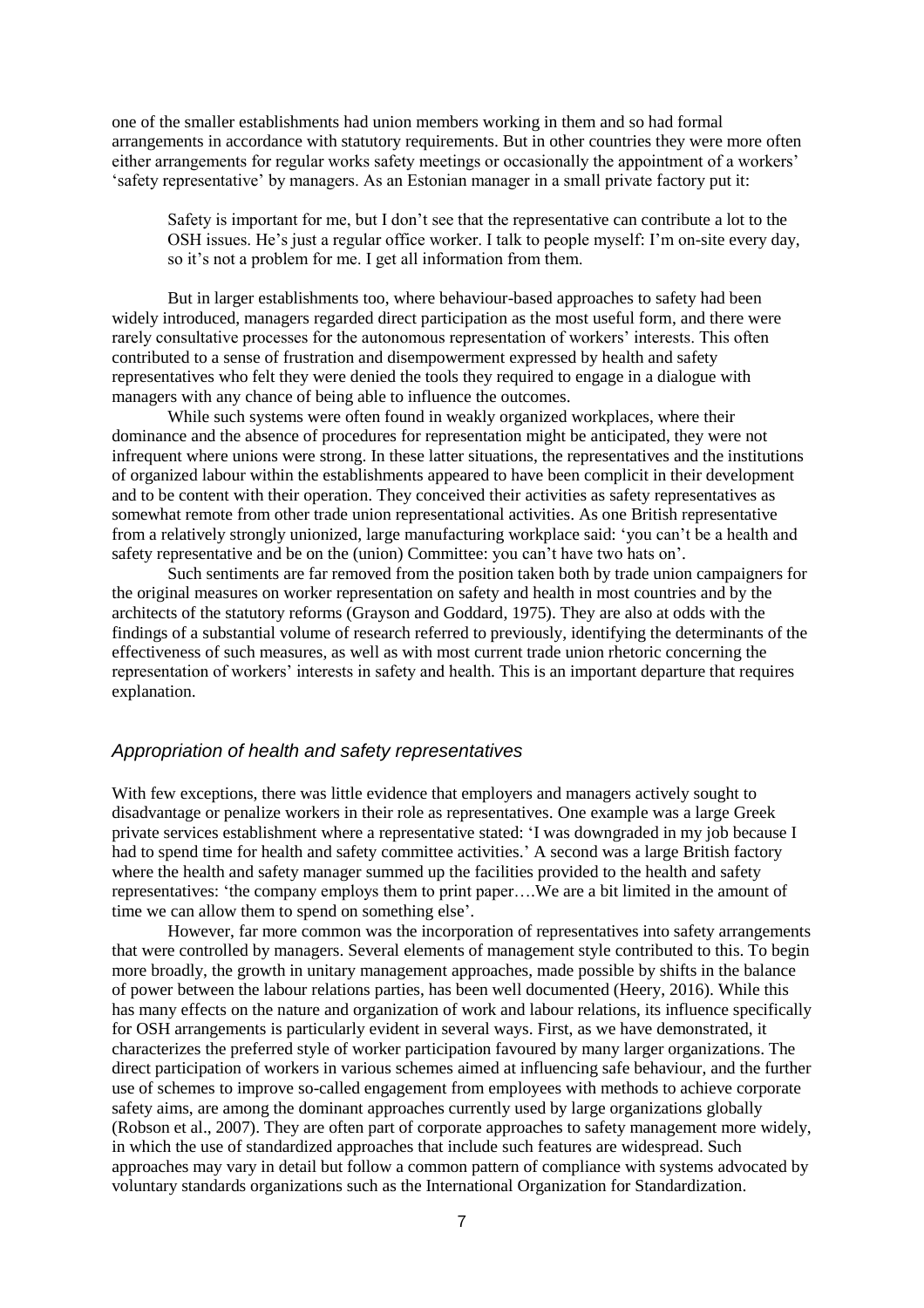A significant feature of these approaches, which again has more widespread salience in current management strategies, is how they increase the responsibility and accountability of workers for their own safety and health (Gray, 2009). Behaviour-based systems for safety often promote this through procedures in which workers are required not only to act in ways deemed to be 'safe' but also to monitor the actions of others to ensure they do likewise. Often, the perception of managers in charge of such systems is that the role of the health and safety representatives they have incorporated into them is to participate in such monitoring. Such cases were widely reported from all the countries studied: representatives functioned as part of the system for managing safety, usually following the lead of the responsible safety practitioners and managers and often reporting to them. Significantly, both managers and representatives in these situations referred to the representatives as 'the eyes and ears of management'.

It was very difficult to gauge precisely how compliant with such approaches the representatives were, but it was clear that at least some saw compliance as part of their role. For example, in one unionized British factory, where representatives were integrated into the OSH management arrangements, the senior shop steward emphasized that the role of the union was to cooperate with management on safety and health issues. 'Whatever we try to highlight around health and safety… we want that to be consistent with what management are trying to highlight…. We like to do things in tandem with them.' The safety manager at the establishment confirmed this and talked about the presence of a strong working relationship between management and the union. He regarded the union as playing a very important role in 'communicating management's message' to workers and in enforcing safety policy, systems and procedures:

We've got total support from the union around health and safety. I use the union to communicate with the workforce. They get our message across. They fight our corner with us…. I've taken things in a new direction in this sense.

Such unitary perspectives were shared in many of the cases.

It was evident that the proximal reasons for the way in which worker representation had become incorporated into OSH management had much to do with the personalities of the key players involved. For example, not uncommonly, as the previous quote illustrates, health and safety managers or advisors made it clear that they believed they had been instrumental in shaping the arrangements in place. They further believed that safety representatives and works councils had responded to their initiatives by fitting into these systems, with largely predetermined roles and functions, and they assumed control over the operation of the system thus created. In these examples, representatives tended to defer to a perception of superior knowledge or expertise in the safety practitioner or manager, often indicating that they followed their instructions and turned to them as their major source of information and advice on OSH. But it was also evident that the influence of personalities was only a partial explanation for a pattern that was widespread and for which more fundamental structural and institutional factors were ultimately responsible.

#### **Change and its influence**

Arrangements for worker representation on safety and health do not operate in a vacuum. There are a host of factors, both internal and external to workplaces, that influence their implementation, operation and outcomes. We argue that, in addition to those more specifically relevant to the conduct of arrangements for safety and health, many of these determinants are much the same as those that influence the conduct and outcomes of labour relations more generally. That is, they include: establishment size and sector, patterns of employment and work organization, the internal organization of the labour process and work intensity, union membership and arrangements for collective bargaining. These form the contexts in which more safety and health specific influences operate. Such latter influences include the knowledge held by employers, managers, workers and their representatives concerning regulatory requirements on worker representation; risk profiles of the establishment and the commitment of managers to introducing and supporting participative arrangements for health and safety to address them; the extent to which OSH is explicitly addressed in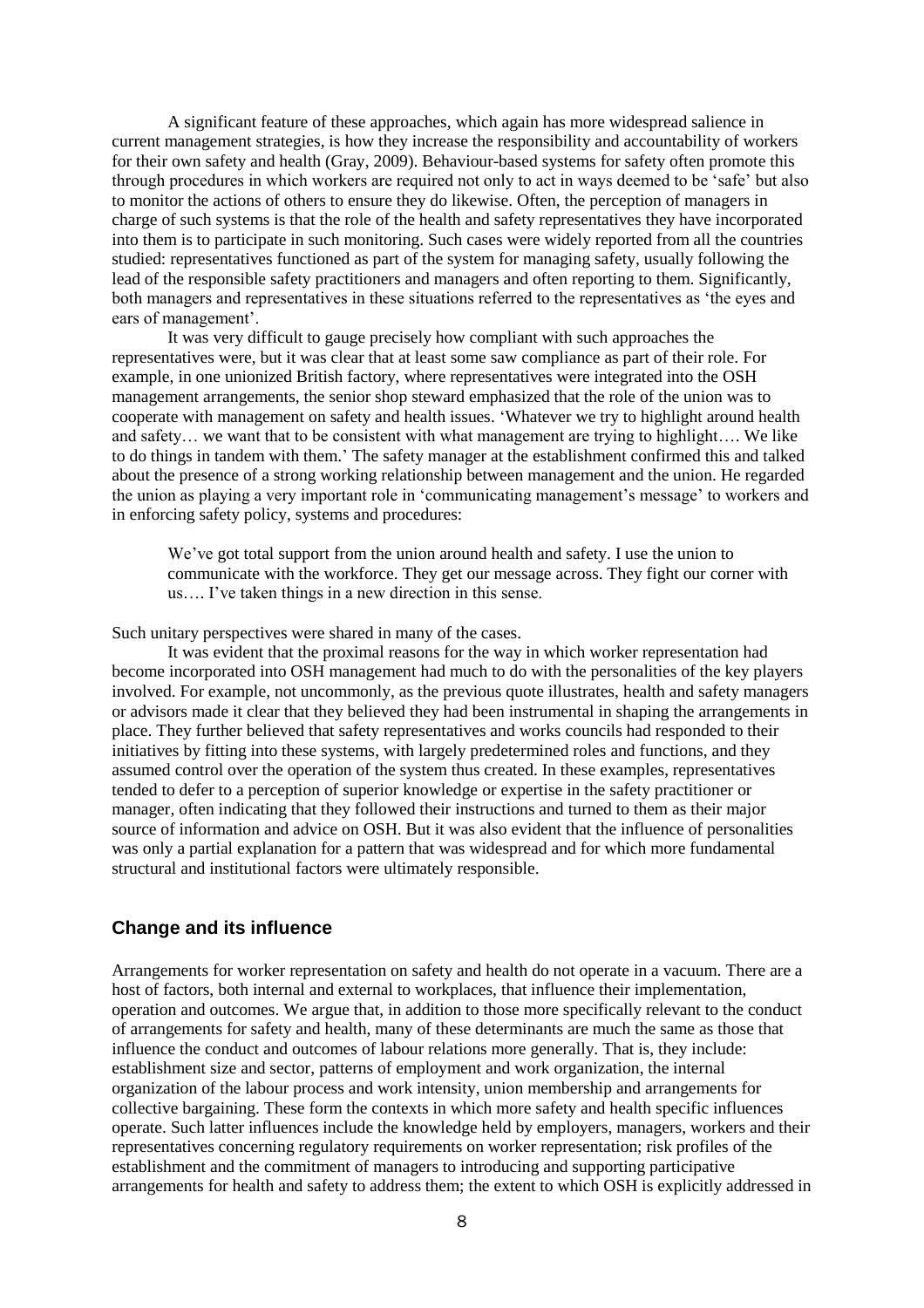collective agreements at the establishment, or in other agreements made by the employers and the representatives of labour; the extent to which representation on OSH is prioritized by organized workers at the establishment; and awareness of OSH among workers.

The strength of such determinants varies with circumstances, but there is enough evidence from previous research in the countries studied (Frick, 2013; García et al., 2007; Popma, 2009) and the present study to indicate that they help drive who is elected or appointed as worker health and safety representatives or committee members and what special skills they come to possess, as well as their access to the training they may be entitled to receive. These in turn help to influence the means used in practice to operationalize various functions and entitlements given to representatives or committee members, by statute or otherwise, to enable them to undertake their roles.

Equally important is the well-established understanding that these contextual elements are not static, but are subject to changes that are themselves determined by the nature of the political economy and wider relations between labour and capital. Our findings confirm those of wider studies of the current contexts of labour relations that show that such changes have led to the erosion of support for conventional approaches to the collective representation of workers' interests, but demonstrate how they have done so specifically in relation to representation on safety and health (Lanara, 2012; Ollé-Espluga et al., 2015; Woolfson et al., 2009).

However, it must be acknowledged that these determinants and the changes that have occurred apply to an activity already often perceived differently to other ways of representing the interests of workers in aspects of labour relations. That is, in contrast to views held by many of the trade union campaigners for the reforms that led to statutory measures on worker representation and consultation on safety and health, within the unitary tradition of management OSH is regarded by employers, managers and health and safety practitioners alike as an issue on which there is no significant conflict of interest between capital and labour.<sup>\*</sup>

From this perspective therefore, it is quite rational that as the unitary approach gains ascendancy more generally in contemporary workplaces (Heery, 2016), worker representation on these matters should become increasingly incorporated into arrangements to deliver safety, which, like other management arrangements, address corporate aims and are controlled by employers and their managers. Our study provides strong empirical evidence of this. Combining its findings with evidence from recent quantitative surveys serves to demonstrate a trend in which the erosion of autonomous representation of workers' interests in safety and health is strongly evident (see for example the decline of the presence of institutions of representation on OSH evidenced by the WERS series in the UK noted above and shown more generally in the EU by ESENER-2). As such, the analysis suggests that the political and economic thinking that dominates the operation of current economies in the EU serves to undermine the preconditions for support for the operation of older statutory requirements for worker representation and consultation. It also suggests that the same shifts in political and economic thinking which have led to greater individualization of responsibilities concerning arrangements to address workplace risks, make a further and particular contribution to undermining autonomous collective representation on safety and health (Gray, 2002, 2009; Hilgert, 2013). For example, in countries like the UK, a combination of media influence and neoliberal political strategies have acted to trivialize OSH issues in the public eye, directing public perception of workplace risks away from their potential harm and towards supposed harmful effects of regulation on personal freedoms (Almond, 2015). Combined with the trends towards greater individualization, these changes conspire to making the representation of collective interests on safety and health appear increasingly less relevant. Taken together with the growth of a unitary managerialism in British workplaces, this offers a further explanation for how it has been possible for the role of health and safety representatives to become appropriated by safety managers and made a part of their arrangements for managing safety and health in a significant proportion of the cases, with a consequent loss of its autonomous nature. While the political rhetoric supporting these developments may be more obvious in the UK, we find similar signs in the other countries of the appropriation of supposedly autonomous representatives into safety systems set up by managers in pursuit of corporate aims at the establishment. Literature on the wider contexts of labour relations in these countries points to the effects of austerity measures following the economic crisis (see for example Broughton and Welz, 2013 on Spain; Hermann, 2014 on the EU; Lanara, 2012 on Greece); the withdrawal of employers' organizations from corporatist institutions (Ardvidsson, 2014); and increased job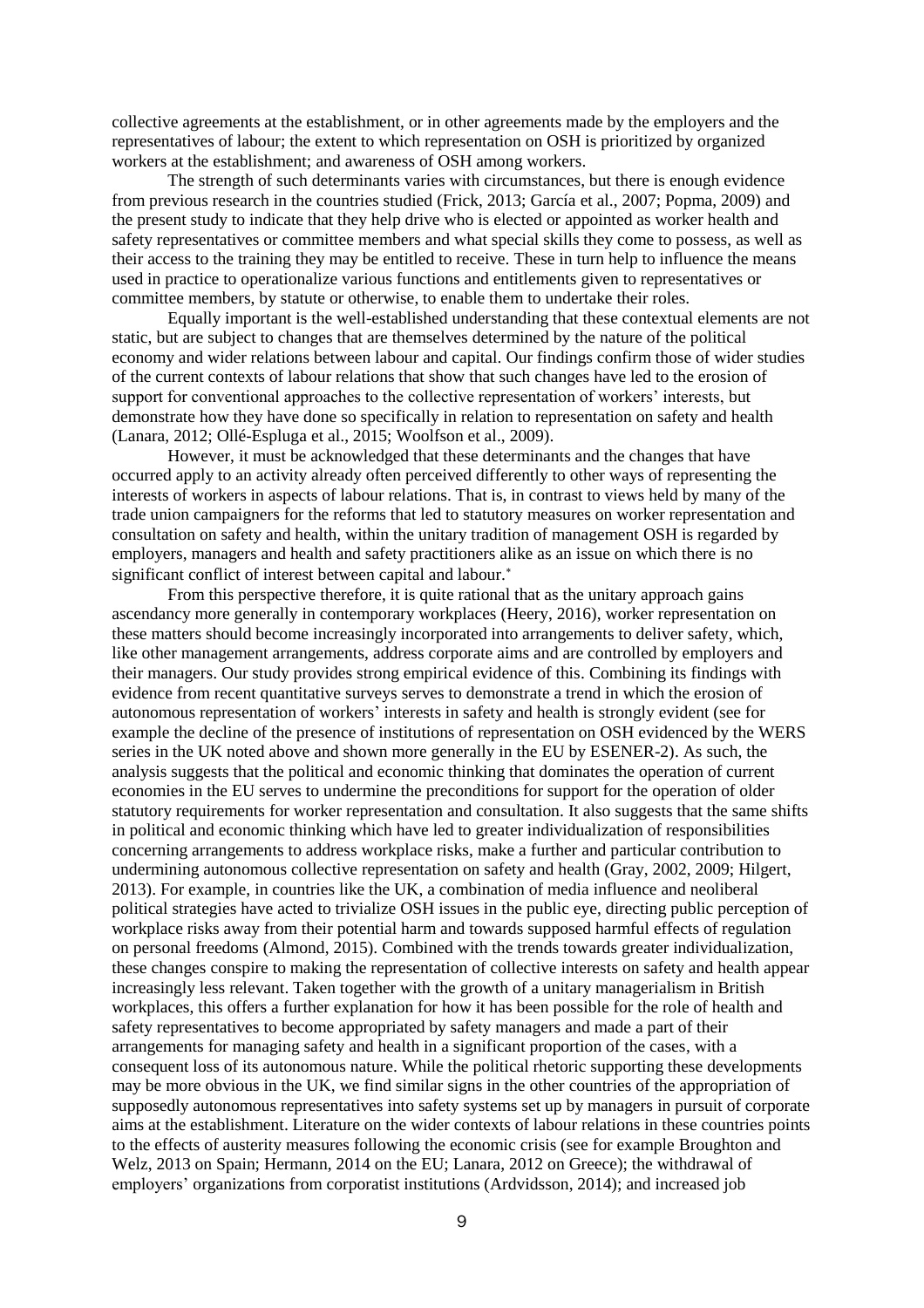insecurities felt at workplace level, all contributing to the strengthening of similar unitary strategies in the managerial appropriation of worker participation in safety and health.

If, as we argue, these are significant determinants of current and future practice, two sets of questions arise. One concerns the evidence of the effectiveness of such unitary approaches. Here, it needs to be acknowledged that while there is a body of reasonably robust evidence demonstrating the effectiveness of the operation of statutory approaches to worker representation and consultation on safety and health and what makes it so, no comparable body of evidence exists on the role of direct participation. The second concerns the roles and interests of organized labour and regulatory authorities in maintaining the autonomous forms of representation on safety and health for which trade unions originally campaigned, that are now determined by statute and which previous research has shown to be effective. The findings of both the current study and wider reviews of literature imply, on the one hand, that regulatory authorities have not been significant actors in supporting the operation of the statutory measures along pluralist lines. While on the other, the logics of trade union action that have driven closer 'partnership' with employers may have contributed a platform that has facilitated managerial stratagems to appropriate workplace representation described here and thereby the decline of autonomous representation of collective interests in safety and health.

The current research also shows that where the preconditions for the effective operation of the statutory measures remain in place, workers' representatives are still able to make an effective contribution to OSH arrangements and their outcomes. Conventional wisdom suggests that this is more likely to occur with the active cooperation of employers and their managers than when they are hostile to this form of worker participation. But as a minority of cases reported in this paper suggest, even when such cooperation is less forthcoming, there are situations in which it is still possible to maintain the autonomous collective representation of workers' interests in safety and health.

This seems to be determined by the extent of resistance to the power of unitary management styles to impose their constructs upon arrangements for worker representation on safety and health within workplaces. This also occurs elsewhere; for example, in the case of trade union activities on safety and health in Australian coalmines, recent research shows that despite the hostile climate of labour relations that is acknowledged to be the norm (Bowden and Barry, 2015), the miners' representatives were measurably effective (Walters et al., 2016a, 2016b). Their strategies to achieve this included gaining strong support from the union within and outside the mines, prioritizing actions on safety and health that stayed within statutory entitlements, using techniques of 'knowledge activism' in accessing and using information and ensuring the support and respect of the regulatory inspectorate.

As noted, there are some strong similarities between these strategies and those evident in the limited number of cases of similar successful approaches in the present study. That is, in these cases, as in the Australian mines, representatives indicated that where: union or other forms of workplace worker organization were strong and prioritized safety and health issues on their agendas; statutory rights to representation were well understood and acted on, often with further support from requirements in collective agreements; where representatives were well trained, competent and confident, they continued to act as 'knowledge activists' on OSH and felt they had some chance of influencing OSH practice and its outcomes despite the efforts of managers to appropriate control of the process of participation.

It would therefore seem that in the current climate of increased managerial confidence in a unitary view of what constitutes appropriate worker participation and engagement, representation of workers' interests in safety and health in ways previously found to be effective is increasingly marked by acts of resistance to such a viewpoint rather than by cooperation with it. The message for trade unions and regulators beyond workplaces is that there is a greater need to support such resistance if the pattern of appropriation of hard-won rights to collective workplace representation on safety and health, identified in the present research, is to be avoided.

## **Funding**

The research on which we draw was funded by the European Agency for Safety and Health at Work (EU-OSHA).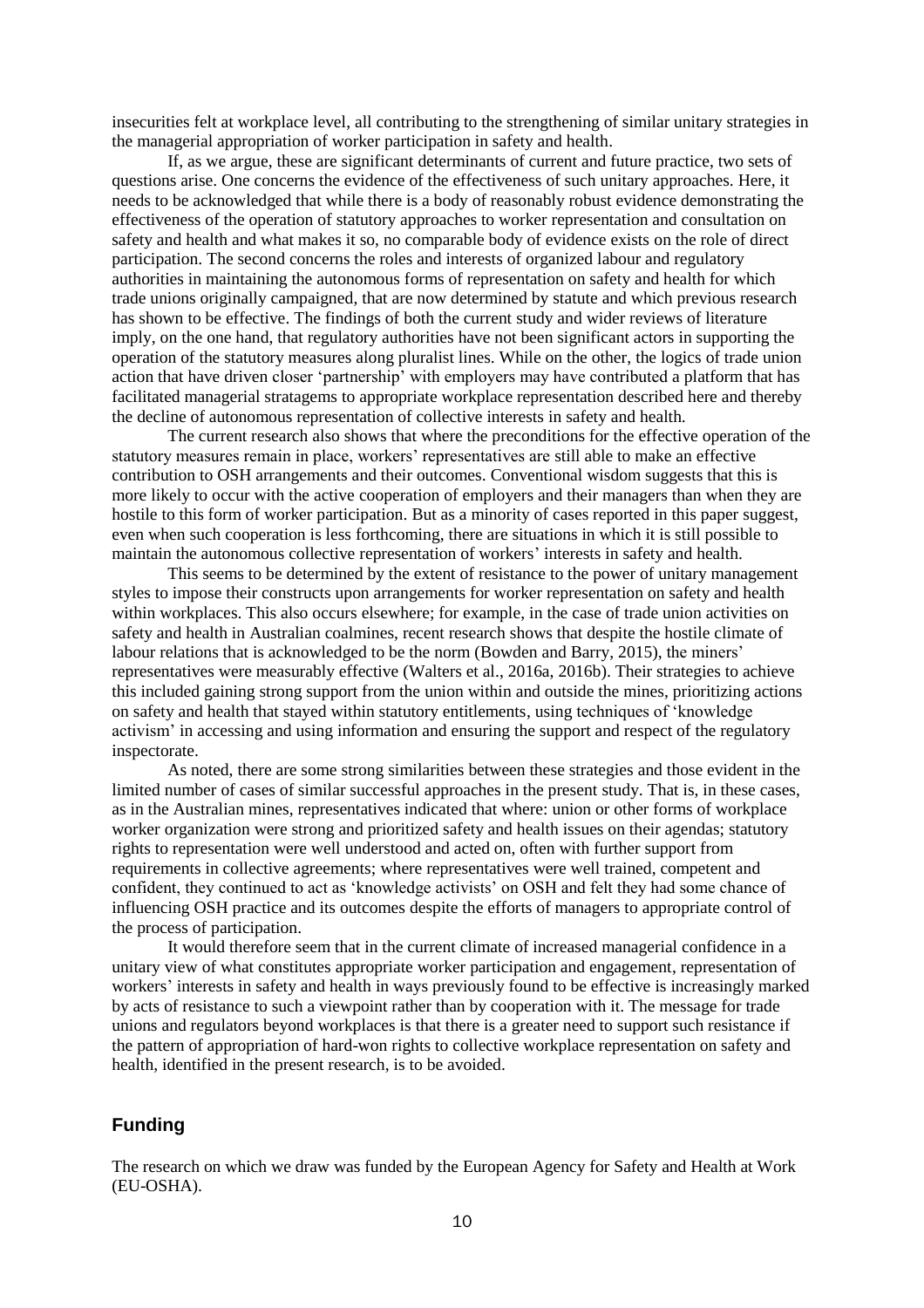## **References**

- Alder A, Tipping A, Meldrum A, Brazabon P and Wright M (2000) *Examples of effective workforce involvement in health and safety in the chemical industry*. Health and Safety Executive Contract Research Report 291. Sudbury: HSE Books.
- Almond P (2015) Revolution blues: the reconstruction of health and safety law as 'common-sense' regulation. *Journal of Law and Society* 42(2): 202-229.
- Arvidsson, M (2014) *Changes to the 'Swedish Model': Trade Unions under pressure.* Available at: http://library.fes.de/pdf-files/id-moe/11030.pdf (accessed 14 January 2019)
- Bell J and Phelps C (2001) *Employee involvement in health and safety: Some examples of good practice*. HSL Report WPS/00/03. Buxton: Health and Safety Laboratory.
- Bowden B and Barry M (2015) Re-casting industrial relations: Productivity, place and the Queensland coal industry, 2001–2013. *Journal of Industrial Relations*, 57(1): 48–71.
- Broughton, A and Welz, C (2013) *Impact of the crisis on industrial relations*. Available at: https://www.eurofound.europa.eu/sites/default/files/ef\_files/docs/eiro/tn1301019s/tn1301019s .pdf (accessed 14 January 2019).
- Fox A (1974) *Beyond Contract: Work, Power and Trust Relations*. London: Faber and Faber.
- Frick K (2013) Resilience within a weaker work environment system : The position and influence of Swedish safety representatives. In Nichols T and Walters D. (eds) *Safety or Profit? International Studies in Governance, Change and the Work Environment.* Amityville: Baywood, pp. 51-70.
- García AM, López-Jacob MJ, Dudizinski I, Gadea R and Rodrigo F (2007) Factors associated with the activities of safety representatives in Spanish workplaces. *Journal of Epidemiology and Community Health* 61: 784-790.
- Gray G (2002) A socio-legal ethnography of the right to refuse dangerous work. *Studies in Law, Politics & Society* 24: 133-169.
- Gray G (2009) The responsibilization strategy of health and safety: Neo-liberalism and the reconfiguration of individual responsibility for risk. *British Journal of Criminology* 49(3): 326-342.
- Grayson J and Goddard C (1975) *Industrial Safety and the Trade Union Movement. Studies for Trade Unionists* 1(4). London: WEA.
- Hall A, Forest A, Sears A and Carlan N (2006) Making a difference: knowledge, activism and worker representation in joint OHS committees. *Relations Industrielles/Industrial Relations* 61(3): 408-435.
- Hall A, Oudyk J, King A, Naqvi S and Lewchuk W (2016) Identifying knowledge activism in worker health and safety representation: A cluster analysis. *American Journal of Industrial Medicine* 59(1): 42-56.
- Heery E (2016) *Framing Work: Unitary, Pluralist and Critical Perspectives in the Twenty-first Century*. Oxford: Oxford University Press.
- Hermann C (2014) Structural adjustment and neoliberal convergence in labour markets and welfare: The impact of the crisis and austerity measures on European Economic and Social Models. *Competition and Change* 18(2): 111–130.
- Hilgert J (2013) *Hazard or Hardship: Crafting Global Norms on the Right to Refuse Unsafe Work.* Ithaca: ILR Press.
- Kersley B, Alpin C, Forth J, Bryson A, Bewley H, Dix G and Oxenbridge S (2006) *Inside the workplace: Findings from the 2004 Workplace Employment Relations Survey*. London: Routledge.
- Lampousaki S (2014) *Greece: Industrial relations profile*. Brussels: EurWORK, Eurofound.
- Lanara Z (2012) *Trade unions in Greece and the crisis, a key actor under pressure*. Berlin: Friedrich-Ebert-Stiftung.
- Ollé-Espluga L, Vergara-Duarte M, Belvis F, Menéndez-Fuster M, Jódar P and Benach J (2015) What is the impact on occupational health and safety when workers know they have safety representatives? *Safety Science* 74: 55-58.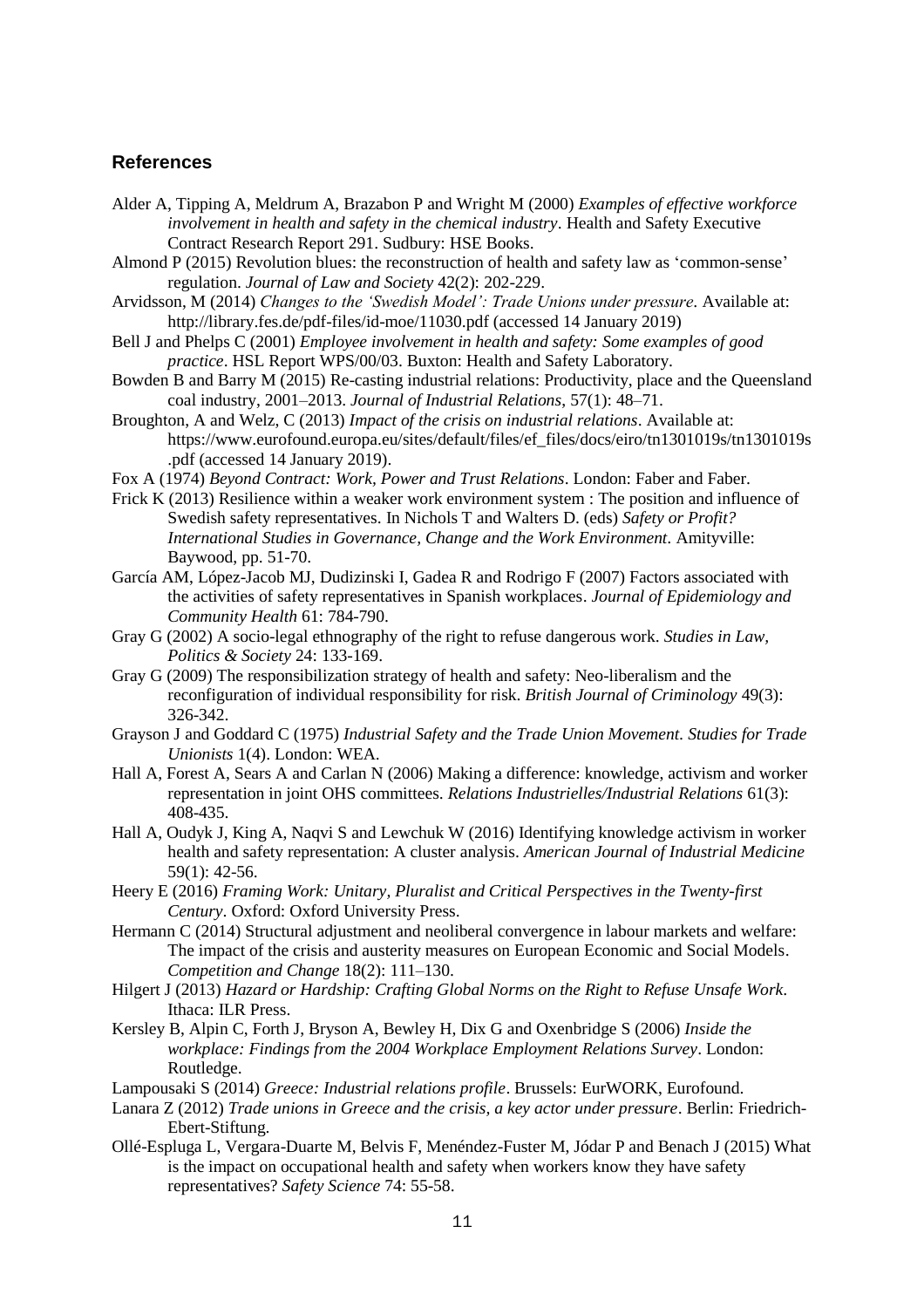- Popma JR (2009) Does worker participation improve health and safety? Findings from the Netherlands. *Policy and Practice in Health and Safety* 7(1): 85-103.
- Robson L, Clarke J, Cullen K, Bieckly A, Severin C, Bigelow P, Irvin E, Culyer A and Quenby M (2007) The effectiveness of occupational health and safety management system interventions: A systematic review. *Safety Science* 45(3): 329-353.
- Shearn P (2004) *Workforce participation in the management of occupational health and safety*. HSL Report ERG/04/01. Buxton: Health and Safety Laboratory.
- van Wanrooy B, Bewley H, Bryson A, Fort J, Freeth S, Stokes L and Wood S (2013) *Employment Relations in the Shadow of Recession: Findings from the 2011 Workplace Employment Relations Study*. Basingstoke: Macmillan.
- Visee H (2012) *Naleving van de Wet op de Ondernemingsraden: Stand van zaken 2011*. Amsterdam: Regioplan.
- Walters D, Johnstone R, Quinlan M and Wadsworth E (2016a). Safeguarding workers: A study of health and safety representatives in the Queensland coal mining industry, 1990-2013. *Relations Industrielles/Industrial Relations* 71(3): 418-441.
- Walters D and Nichols T (2007) *Worker representation and workplace health and safety*. Basingstoke: Palgrave Macmillan.
- Walters D, Quinlan M, Johnstone R and Wadsworth E (2016b). Cooperation or resistance? Representing workers' health and safety in a hazardous industry. *Industrial Relations Journal* 47(4): 379-395.
- Walters, D and Wadsworth, E (2017) Worker participation in the management of occupational safety and health: Qualitative evidence from ESENER 2. Available at: https://osha.europa.eu/en/tools-and-publications/publications/worker-participationmanagement-occupational-safety-health/view (accessed 14 January 2019)
- Woolfson C, Calite D and Kallaste E (2009) Employee 'voice' and working environment in the new Member States: Translating policy into practice in the Baltic States. In Walters D and Nichols T (eds) *Workplace health and safety: International perspectives on worker representation*. London: Palgrave Macmillan, pp. 134-153.

## **Biographical note**

David Walters is Professor of Work Environment in the School of Social Sciences at Cardiff University, UK.

Emma Wadsworth is Senior Research Fellow at Solent University, UK.